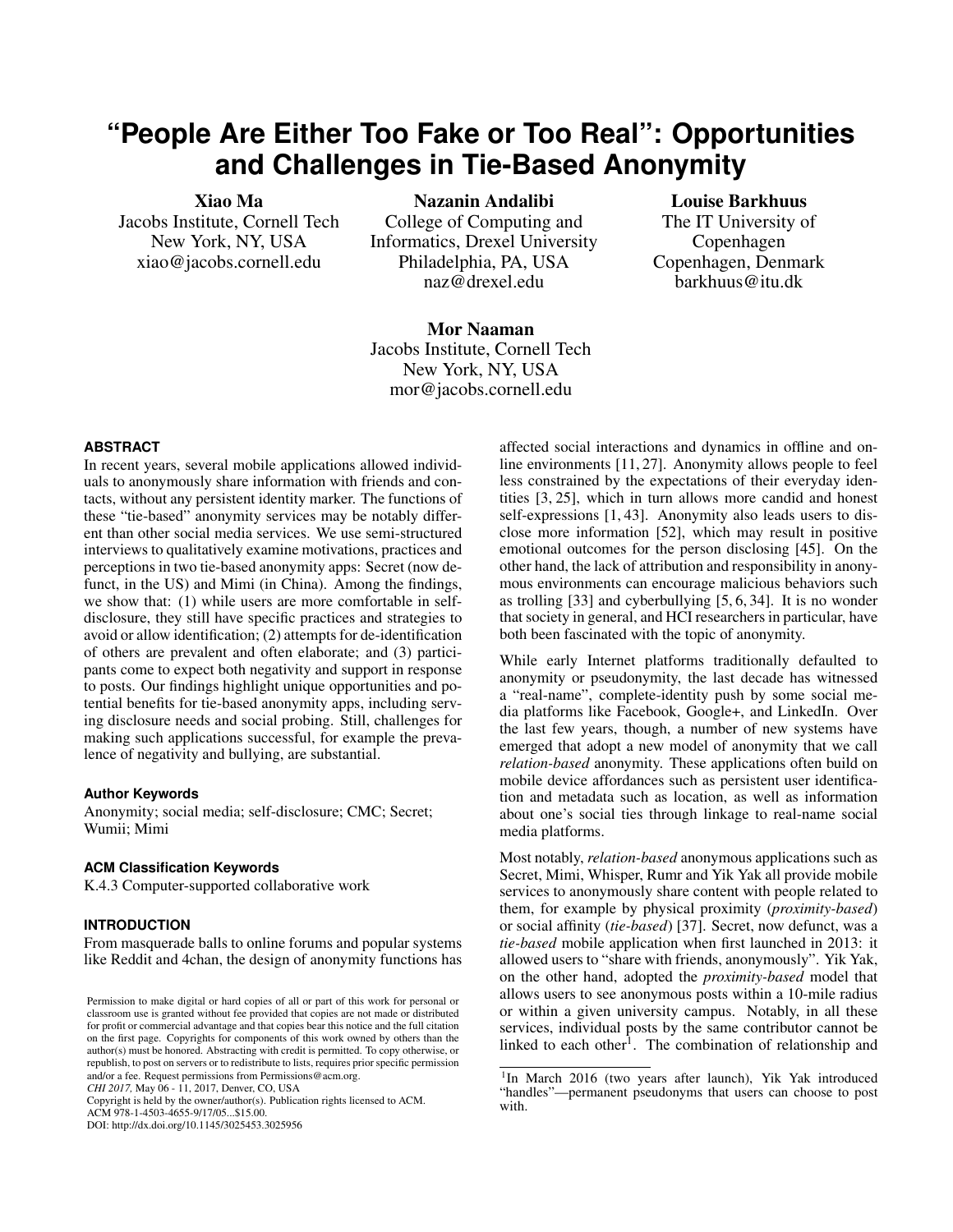lack of persistent identity resulted in this new and interesting model of anonymity, and presents a wide set of new research questions within HCI.

While HCI research has extensively studied the topic of anonymity, we here extend that literature by providing a qualitative examination of *tie-based* anonymous applications. Past HCI research includes broad examinations of anonymity perceptions and practices across multiple services and systems (e.g., [\[28,](#page-11-5) [44\]](#page-11-6)), as well as studies of anonymity on specific platforms [\[29\]](#page-11-7). In the latter category, HCI research has examined various platforms, including for instance anonymity on social media [\[12,](#page-10-3) [28\]](#page-11-5); fully anonymous persistent-identity topic-based forums [\[26,](#page-10-4) [40,](#page-11-8) [47,](#page-12-1) [59\]](#page-12-2); community ad-hoc discussion threads [\[1,](#page-9-1) [30,](#page-11-9) [31,](#page-11-10) [35\]](#page-11-11); proximitybased anonymity services [\[29\]](#page-11-7); platforms that allow selective anonymity such as Ask.fm [\[18\]](#page-10-5); and anonymity in open collaboration projects such as Wikipedia [\[20\]](#page-10-6). Most of these platforms feature anonymity models significantly different from our model of interest here, likely resulting in different dynamics and affordances than tie-based anonymity services. The fact that contributors are aware that their readers are within their friend (and friend-of-friend) circle, provides a different foundation than, for example, pseudononymous social media.

To explore people's practices and perceptions around this new anonymity model, we posed the following research questions:

RQ1. What type of interactions do tie-based anonymous social networks afford according to regular users?

RQ2. What benefits and affordances do users of tie-based anonymous social networks experience?

RQ3. What are the perceived drawbacks and negative experiences by users of tie-based anonymous social networks?

To this end, we conducted a qualitative interview study with users of two apps: the US-based (and now defunct) Secret, and the China-based Mimi (now known as Wumii<sup>[2](#page-1-0)</sup>). We conducted semi-structured interviews with users of these applications, and followed up with interviewees seven months later, after a period of significant change in both apps. In particular, during that period, Secret had changed from a tie-based to a proximity-based anonymous sharing model, and subsequently (after we concluded our research) shut down.

We present our results organized around five key themes. First, we present participants' motivations and general practices in using these services. Second, we illustrate how identity management *does* play a role, even within these anonymous, no-persistent-identity applications. Third, we discuss participants' widely used de-anonymization activities where they attempted to expose the identity of others on these services. Fourth, we show how the services provided some degree of intimacy and social support. In a fifth theme we consider the negativity and bullying aspects of these services. In addition to these themes, we consider the much-reduced use of the services after a period of six to seven months and the

reasons for the usage drop-off. Finally, the discussion section addresses a key goal of this work: providing an overview of the opportunities and challenges of tie-based applications exposed by this research, to inform the design of future platforms and services that support this model.

### **BACKGROUND AND RELATED WORK**

The HCI community has long been interested in anonymous platforms and services, and how identity practices affect community and social dynamics. In particular, we discuss various types or models of anonymity that were studied in the field, including persistent identity systems, anonymity in adhoc discussion threads and mixed anonymity models. Before we expand on the specific types of anonymity, we briefly review literature on self-disclosure.

Self-disclosure in social network environments can be seen as driven by an extended functional process [\[10\]](#page-10-7) that takes into account audience perceptions and identity representation, balancing benefits and risks. People try to maximize the rewards brought by self-disclosure (e.g., social validation and self-expression) [\[9,](#page-10-8) [14\]](#page-10-9) and minimize the risks (e.g., concerns about sensitive information shared with third parties) [\[10,](#page-10-7) [16\]](#page-10-10). Under the condition of anonymity, people have been found to disclose personal information more freely, potentially because they feel less constrained by the expectations of others or perceive less associated risks of social sanction [\[3,](#page-9-0) [25\]](#page-10-2). Anonymity also allows people to share sensitive intimate narratives, and seek and provide support in stigmatized contexts such as sexual abuse or mental illness [\[1,](#page-9-1)[2\]](#page-9-4), and explore aspects of their identity that otherwise would have been impossible [\[12,](#page-10-3) [56\]](#page-12-3). Most recently, an interview study of adolescents who use Ask.fm—a platform that allows selective anonymity—found that by strategically using selective anonymity, young people can build from social processes and work towards key developmental goals [\[18\]](#page-10-5). Particularly, this study argues that selective anonymity allows for higher levels of perceived authenticity, bypassing social expectations, learning about one's self, managing identity, and initiating and growing relationships [\[18\]](#page-10-5).

On the other hand, the lack of attribution and responsibility associated with anonymity can also encourage malicious behaviors such as trolling, hostile commenting [\[33\]](#page-11-2), deception [\[24\]](#page-10-11), and cyberbullying [\[5,](#page-9-2) [6,](#page-9-3) [34\]](#page-11-3). Research suggests, for example, that lack of eye contact is a contributing factor to disinhibition and one of the reasons for online negativity [\[33\]](#page-11-2), where other research points out that positive attitudes towards cyber-bullying increase later tendencies of this behavior in anonymous fora [\[6\]](#page-9-3).

Next, we briefly report on the different models of anonymous platforms and services that have been studied in HCI, including recent research on relation-based anonymous platforms.

#### **Models and Dynamics of Anonymous Services**

One model of anonymity is persistent identity systems services in which the identity of the poster may be unknown to others but still consistent from one post to another. This includes network-based systems like Twitter, where the posters can choose whether to use their "real name" or not, as well as

<span id="page-1-0"></span><sup>2</sup>**<https://www.wumii.org/>**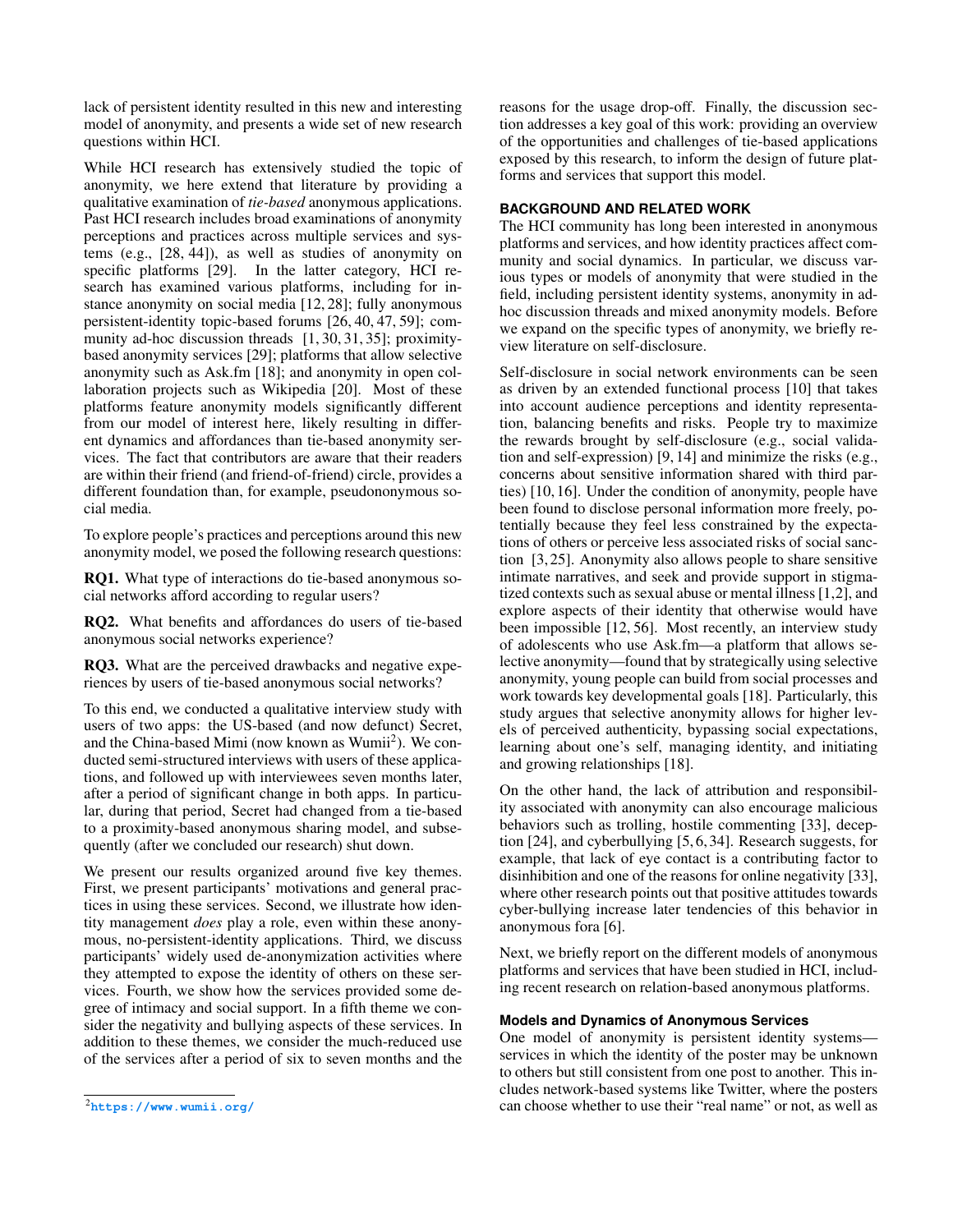topic-based systems (e.g., online forums, discussion groups, etc.) where participants have a persistent identity that may be pseudonymous. Previous studies on topic-based anonymous platforms for example, looked into how identity design impact communication dynamics on the platform [\[17\]](#page-10-12). Research has also addressed social support, most often through topicbased anonymous forums, from early studies of interaction practices on forums [\[47\]](#page-12-1) to more recent studies of limitations to online medical support [\[26,](#page-10-4) [59\]](#page-12-2). Many of these studies illustrate that the anonymity within these forums affords more self-disclosure and emotional support [\[27\]](#page-10-1). At the same time, the posting dynamics there express higher accountability and somewhat more risk than the more ephemeral anonymity services.

Most systems with non-persistent identities are contentbased, for example 4chan, Reddit and others. As one 4chan study showed [\[11\]](#page-10-0), 90% of the posts made in the network are anonymous and cannot be linked to other submissions by the same individual. Such submissions arguably allow individuals to express themselves more freely, but result in increased negativity or need for moderation [\[32\]](#page-11-12). A significant issue in anonymous systems with non-persistent identities is the issue of source evaluation and credibility; in 4chan, the /b/ community uses shared context expressed in language and images that helps established credibility [\[11\]](#page-10-0). Trammell goes further to argue that the validation and approval practices on 4chan make it equivalent in some ways to a persistent user identity community [\[55\]](#page-12-4).

A few recent examples mixed anonymity models by bridging persistent- and ephemeral-identity platforms. Recent research points out how "throwaway accounts" on otherwise single-identity pseudonymous social media forums enable users to switch identity temporarily [\[35\]](#page-11-11) to be able to disclose particular information without repercussion. For instance, Andalibi et al. discuss the nuances of anonymity and suggest that sexual abuse survivors are more likely to use the anonymity afforded by throwaway accounts to disclose their experiences and seek support, and men are more likely to do so due to more stigma in the context of abuse [\[1\]](#page-9-1). Another recent study [\[12\]](#page-10-3) looked at the support seeking and response behavior in a mixed anonymous/real-name forum: Facebook confessions boards. On these systems, people post anonymously (via a mediator) but receive replies by identifiable Facebook users. This dynamic lead to little negativity and an appropriate forum for discussing taboo topics and stigmatized identities [\[12\]](#page-10-3).

As services that support a relation-based anonymity model are quite new, only recently research had started examining these platforms. Kang et al. conducted a qualitative study of users of these new services and emphasized how important it was for their participants to get social validation even from anonymous strangers, echoing early research on Usenet [\[29\]](#page-11-7). However, only four of their eighteen participants were Secret users, and the remaining were Whisper and Yik Yak users, services that rely on a proximity relation rather then a set of existing social connections (i.e., being connected through other social networks) [\[29\]](#page-11-7). Other recent studies have quantitatively examined data from the proximity-based anonymity service Whisper: One study compared Whisper's and Twitter's different anonymity models and found that users use anonymity to express their wants, needs, and wishes [\[15\]](#page-10-13). Another empirical study using 24 million posts on Whisper looked into structures of user interaction, user engagement, and network stickiness [\[58\]](#page-12-5).

To summarize, in this paper we investigate tie-based anonymity services, where the perceived affordances, benefits and risks of participation are different than those of more traditional social media services, including anonymous ones.

## **TIE-BASED ANONYMOUS SOCIAL APPS**

The tie-based anonymous social applications have several characteristics that set them apart from previous anonymous chat rooms and forums. Where traditional online forums and chat rooms are most often *topic-based* and support forumwide identity, ephemeral identity systems make use of some sort of relationship between poster and reader, such as proximity or existing digital social ties. In this work we focus on the unique category of tie-based anonymous applications, where the anonymous application uses data from another social network where social ties are articulated, for example Facebook, or the phone's address book. With this social network information available to the application, it can mark content as posted by "friend" or "friend of friend"—based on a match done by the application but not exposed to the user.

Secret, available from December 2013 to April 2015, was a mobile application that allowed users to share information anonymously with Facebook friends and friends listed in the user's telephone contacts. Based on the friends list, the app displayed a stream of posts shared by the user's friends, friends of friends, as well as popular posts by nonfriends. Users would see a list of reverse chronologically ordered posts that include text on top of a solid background or attached picture, with the source identified as "friend" or "friend of friend" when appropriate. In addition to these posts, users could also view popular posts using the "Explore" tab on the application, providing a list of popular and nearby posts by non-friends.

In this version of Secret, users could "like" any post by clicking on the heart-shaped button but only comment on posts from their friends or friends of friends. Comments were anonymous as well, and commenting users were assigned a colored icon consistent within the context of a single post. As a result, there was no built-in mechanism to identify posts or comments made by the same user beyond a single post and discussion thread.

The Secret app changed functionality and look during its lifetime and our study. In December 2014, the app transitioned from tie-based to proximity-based model. Like the popular app Yik Yak, Secret showed anonymous posts from people nearby, rather than from friends. In April 2015, shortly after our last follow-up interview, Secret had shut down.

A Chinese app called Mimi ("secret" in Chinese) was launched in late March 2014. The Mimi app is very similar to the earlier version of Secret, to the point of being considered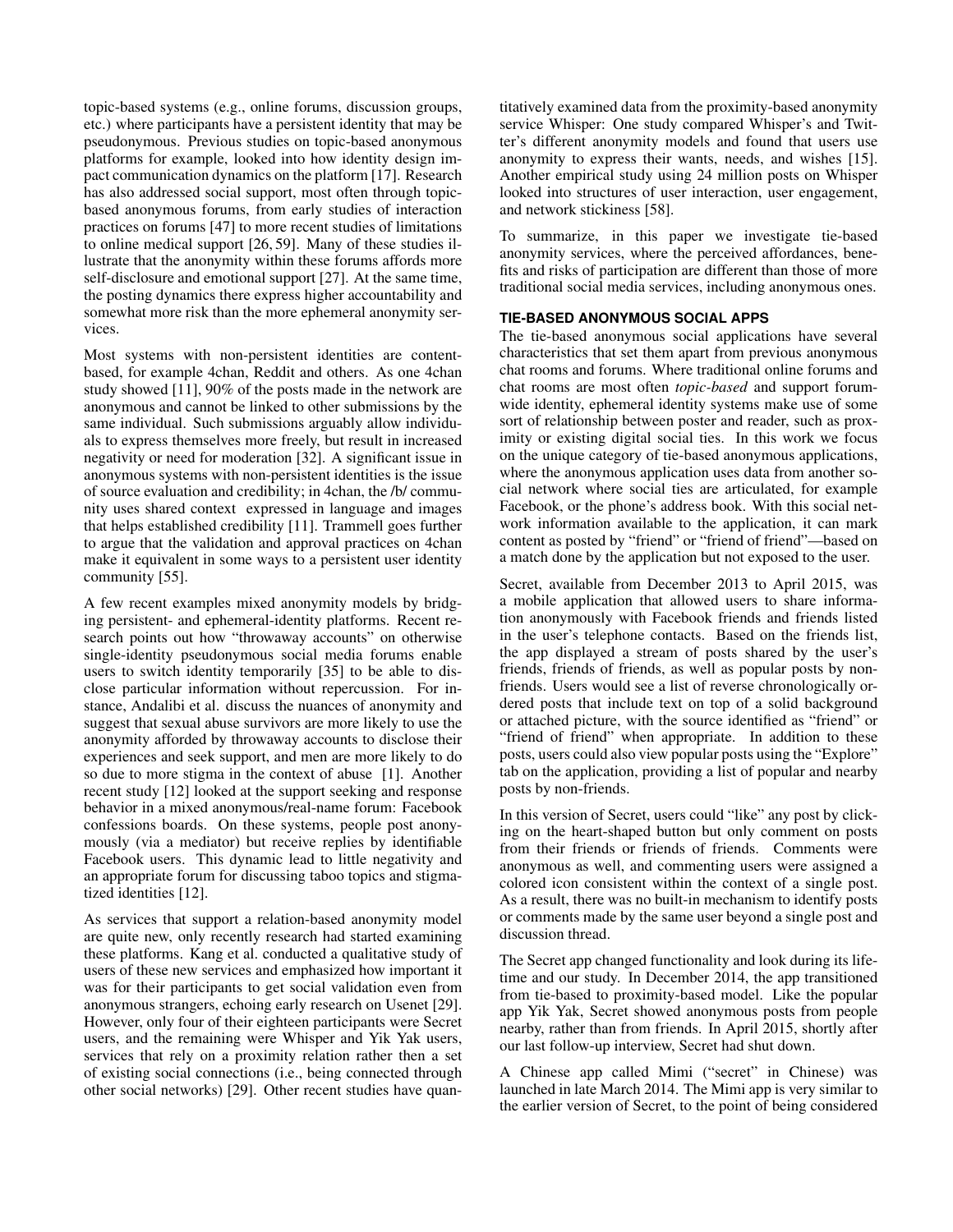a clone. Despite this similarity, Mimi did include additional functions such as private messaging, allowing users to send direct messages to the original author of a post. At the time of writing, Mimi is still available and active under the name Wumii. It is important to note that we included Mimi in the study to increase the generalizability of our findings, rather than to explicitly study cultural differences.

### **METHOD**

Our study was based on in-depth, semi-structured interviews with users of Secret and Mimi, conducted in August and September 2014, with follow-up interviews six to seven months later. Our aim was to investigate uses and practices around the applications, as well as attitudes towards content and anonymity in these new tie-based platforms. We asked questions about participants' current experiences within and around these applications, with the goal of documenting examples of posts and reactions to these posts. We asked about types of content and types of interactions taking place as well as how they thought anonymity affected their interactions on the platform. Seven months after the first round of interviews, we followed up with a subset of participants via short interviews or email correspondence (we approached all but only a subset responded). By then, Secret had changed the posting mechanism to focus on showing nearby secrets ("proximity-based"). The second-round interviews focused on the changes to the participants' practices through the past seven months, in particular given the changes to the app in the case of Secret.

#### **Participants**

We interviewed 15 participants: six users of the Chinese app Mimi (three men, three women) and nine users (six men, three women) of the US-based app Secret. Participants' ages ranged from 21 to 27 for Mimi, and 22 to 37 for Secret. Participants held a diverse set of jobs, from pre-school teacher and digital manager to advertisement agent and public relations. The Chinese participants all lived in China and Secret users were located in the US. To recruit the participants, we posted fliers at coffee shops in a major American metropolitan area, performed snowball sampling through social networking sites, and approached users who posted about these apps on Twitter and the Chinese-language weChat (through direct messaging and forwarding recruiting messages). The interviews with the Chinese participants were conducted with a Chinese interviewer (one of the authors, a native Chinese speaker) in Chinese and were translated to English by the same person. Participants had to have used the applications for at least two weeks at the time of the interview; most had used it for several months when we conducted the first round of interviews. The first round of interviews lasted 30–60 minutes. The participants were compensated \$20 for their time. All interviews were conducted over the phone due to geographical distance.

When approaching the participants again seven months later, we were able to conduct follow-up interviews with five of the Secret users, and received five written responses from the Mimi users. For the remaining four Secret users, three did not respond and one declined to be interviewed again. The second round interviews with Secret users lasted 10–40 minutes depending on if they still used the application or not; from the participants who responded, only one was still using the application, and four were not, although all had reported using the app for months after the first interview. As the Mimi app did not change as significantly, we limited the interaction with the Mimi participants to an email inquiry where we asked if and how they were still using the application. In Mimi's case, two participants were still using the application, and four were not, citing that they have used it for a number of months after the first round of interviews.

The recruitment process and study protocol were reviewed and approved for the inclusion of human subjects by an Academic Institutional Review Board (Protocol #1406004763). All the names of our participants were anonymized for analysis. In the results we identify quotes with a code indicating the app used, gender and age of the participant. For example, SF36 is a Secret user, female, who was 36 years old.

### **Analysis**

The analysis of the data was conducted through qualitative categorization and thematic analysis. After the interviews were transcribed and translated into English (when needed), one researcher independently coded all interviews for major categories. Then a second researcher conducted more detailed analysis using sub-categorization and constant comparison [\[53\]](#page-12-6). Based on our research questions, we then highlighted relevant mentions in the transcripts, and grouped these categories into major sub-categories iteratively. Comparing the original categories and the sub-categories to each research question, we determined the most important findings that we elaborate on in the following sections. The follow-up interviews were coded and analyzed later but in close connection to the corresponding original interview.

Due to the similarities in terms of functionality of the Chinese app Mimi and the majorly US-based app Secret, we analyzed the two sets of interviews collectively. Our interest was not in cultural differences per se, but rather to sample across two cultures. We closely watched out for potential cultural differences emerging from the interviews. In the end, we only observed minor differences. We therefore continue to describe our findings collectively, and only point out the few subtle cultural differences in the later part of the paper.

#### **RESULTS**

We now discuss the results from the first set of interviews. After briefly describing the general motivations and uses of the two services, we explore five themes: Motivations and general uses; the need for identity management in this type of anonymous social media; the de-anonymization that in fact took place; how the app fostered intimacy, support and encouragement; and finally, how users dealt with conflicts inside the app.

#### **Motivations and Uses**

This first set of findings echos and enforces the findings of Kang et al.'s investigation of relation-based anonymity apps,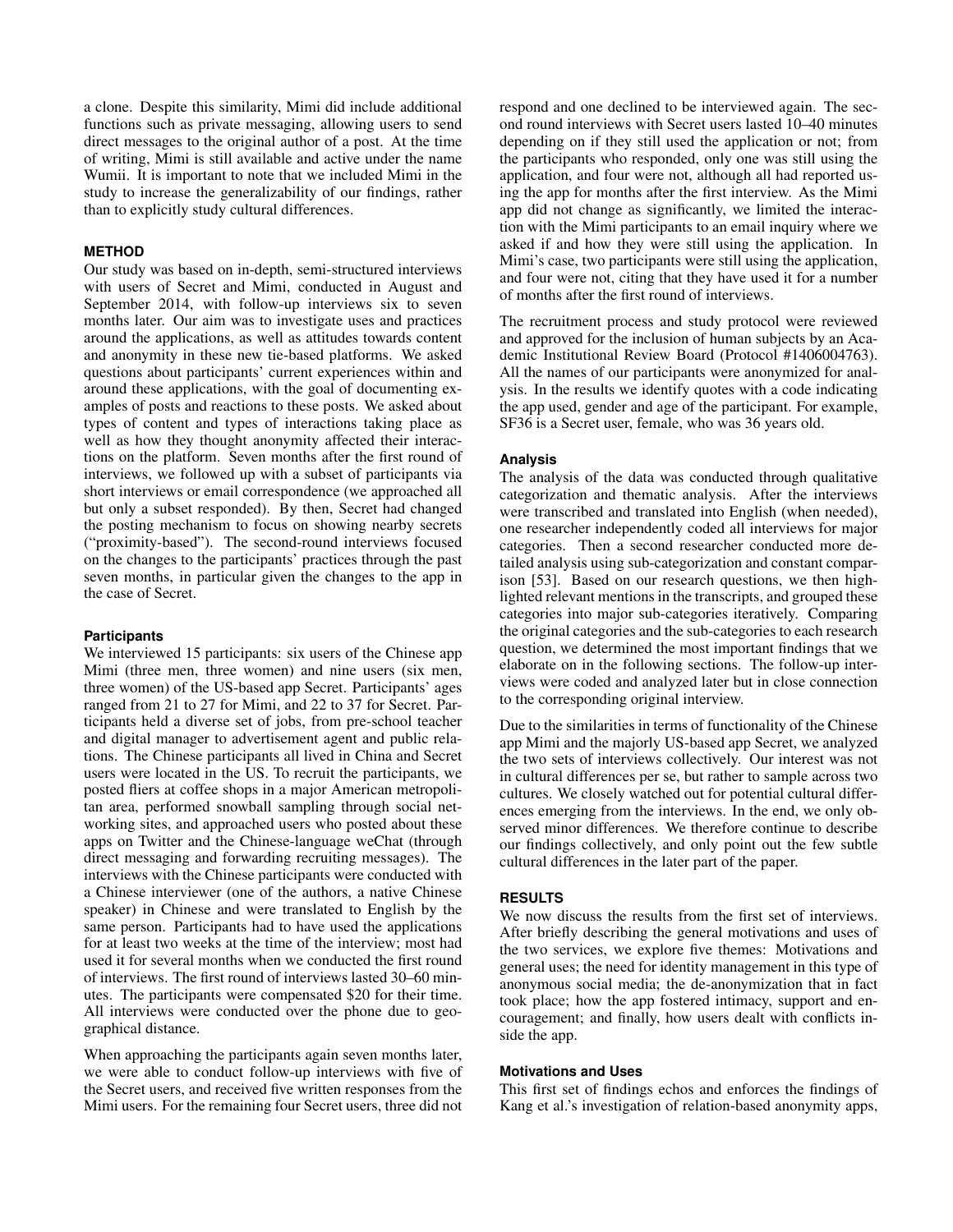which focused on location-based platform but included some users of a tie-based platform (Secret) [\[29\]](#page-11-7). We report on these findings briefly below, to focus on angles and findings specific to tie-based platforms which were not highlighted in earlier research.

One major motivating factor participants cited for using the apps was entertainment: five participants mentioned checking the app when bored as a kind of distraction and mostly glanced over it for locating humorous and funny posts. One user reported that *"it's sort of my morning routine. I wake up and check my phone; I look at my email, check Twitter, and then I'd go to Secret"* [SM24]. Despite the very different model for anonymity, interviewees sometimes described their motivations in relation to other anonymous social media such as Reddit. One participant talked about Reddit being *"completely different"* in terms of the motivation for using the platform: *"Secret. . . connects you with friends, and it's more personalized type of secrets that people are uploading"* [SF36].

A key motivation was illustrated through participants describing the platform as a place where people can "let it out" without having their names attached. *"It allows and enables you just say that stuff that's on your mind. It may not make everyone happy"* [SM27] or *"things that I would like to tweet, but I don't want my name attached to it because people might have judgments about that"* [SM24]. One interviewee specifically mentioned anonymous apps as a platform for self-disclosure that avoids social sanction: *"I think everyone has the desire to self-disclose. They want to express the most indecent side of themselves, things that your society doesn't recognize or value [. . . ] Indicating that you are good at sex is a positive image for you; but you cannot say, I am asexual (on social media) [. . . ] These things can only be posted on anonymous communities"* [MM21]. Other participants reported being able to post untrue content. When asked the reason behind that, one participant responded: *"to see what would happen. . . and what kind of responses I would get, or what kind of comments or what kind of reaction I could elicit"* [SF36]. The curiosity of the reactions to extreme posts sometimes trumped the social norm of posting "real" secrets and made this type of social probing fairly common.

Several of the participant comments indicated that posting to these apps allowed them to avoid complications from their friends while still gaining the benefits from social interaction and validation. One participant reported posting a secret that received around ten likes: *"I met my ex boyfriend a few days ago. I got an email from him just now. I deleted it, without reading"* [MF24]. One of the reasons she did not post a particular post on her real-name social networks was that she only wanted to post to release her feelings but did not want anyone to know it was her. Posting under real-name would have led to her friends asking what happened and to "overthink". These statements illustrate previous findings on the benefits of self-disclosure [\[16,](#page-10-10) [45\]](#page-11-1) and earlier findings in the study of Kang et al. [\[29\]](#page-11-7). We return to this theme in the discussion.

Motivations for recurring use grew together with the size of the participant's Secret network. Some participants commented on how the size of their network determined the visibility and readership of posts, and hence significantly affected the experience on the platform (and the motivation for using the app). As one participant put it, *"If you don't have a lot of friends, your post is only getting read by however many people in that circle. . . "* [SF36]. The enjoyment of consumption was also limited with a smaller network, for example: *"[In the beginning] I would go on maybe once a week just because there wasn't very many updated posts for me to see, so there wasn't much action happening"* [SM24]. While the value of the network grew with the size of it, it was not simple to "recruit" friends to use the app, precisely due to the app's anonymous nature, but participants still reported occasionally asking their friends if they were using the app or not.

## **Identity Management**

Six of the participants explicitly stated that the reduced need for identity management was something that made the application in question different. One person for example reported that *"on social networks where people know your identity, [. . . ] you will have a drive to construct your self-image, and intentionally post things that are beneficial [. . . ], that adds to your high-end image construction"* [MM21]. Other participants differentiated the identity aspects of Secret from other anonymous services: *"on [other anonymous social media], you have an identity on the entire site, or multiple identities if you're logging in with multiple accounts. But no matter what you do [there], no matter what the thread is, it's the same identity"* [SF22]. Participants reported that the ephemeral identity on the Secret app helped them to not be concerned about identity management since there was no pressure to live up to their "real self" as represented on other social media. This freedom did not necessarily mean that the users present a false image. SF24, for example, explained how she felt she was representing her true self on Secret: *"I think I've never pretended to [. . . ] be anything that I wasn't or anyone that I wasn't, and I feel like I guess I'm the most myself on Secret"*.

Interestingly, identity considerations still applied in some cases as participants used the text of the post to hint at, or further obscure, their identity. Interviewees reported crafting their posts carefully, based on their desired audiences: sometimes explicitly targeting their friends or expecting friends to be able to identify them, and at other times making sure to avoid identification by friends. One participant for example explained *"when I'm feeling depressed [. . . ] I don't want people to know who I am, so I intentionally hide my speech habits. For [other types] I don't really care so I don't change anything in particular"* [MF22]. In doing that, these participants took full advantage of the non-persistent nature of identities where different posts cannot be associated with the same author: *"If you present yourself as the same in your daily life, like funny or hilarious, [. . . ] it's very easy for friends to guess who this is; but if you post something that no one knows about, they couldn't guess who that is, even if you post a lot of secrets"* [MF24]. In summary, participants were articulate about identity management still being important to a certain degree, perhaps because they were aware of the possible process of de-anonymization, a practice we discuss next.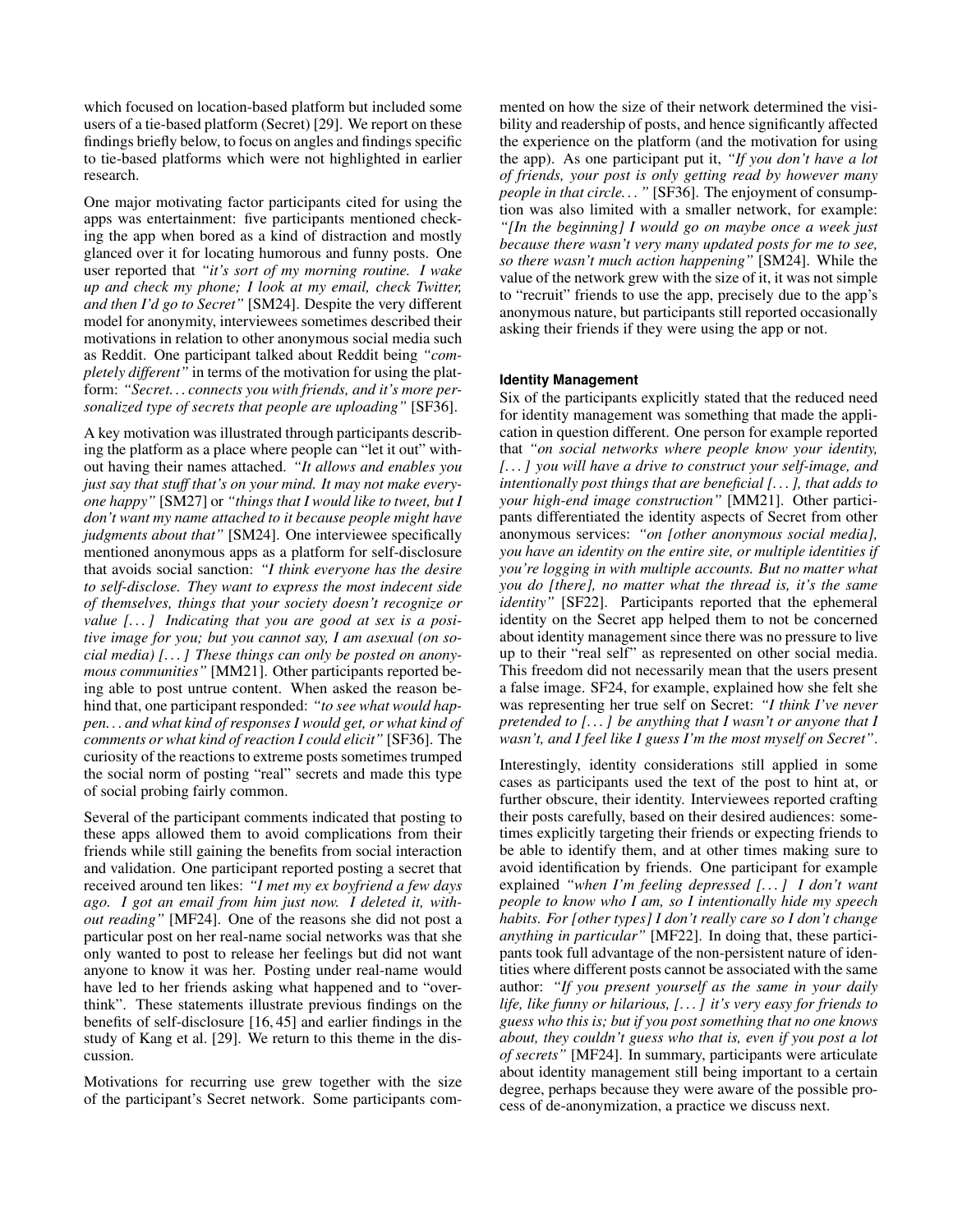## **De-Anonymization**

We identified two types of "identity hacking" that participants were aware of. We name them "hard-hacking" (i.e., using technical approaches); and "soft-hacking" (de-anonymization via social engineering and manual procedures). Some participants had no concern for hard-hacking, saying for example: *"I've read their articles about how they sort of anonymize things, and so I feel very comfortable with sort of the technical aspects behind things, and how they set up their system"* [SM24]. However, eight participants reported concerns or at least an awareness of "soft hacking", for example saying that *"some friends could easily figure things out by thinking about it for more than half a second"* [SM24].

Actual practices of soft-hacking were prevalent as well. Seven of the participants expressed how it was "half the fun" or even a game to figure out who was the poster of an item. Participants used guessing, their knowledge of their friends, or language and speech cues to do so. A participants said he *"knew exactly who it was because six months prior. . . , my friend said the exact same quote to me. . . "* [SM24]. Participants also practiced de-anonymization, with fairly sophisticated practical methods. Participants reported, for example: (1) trying to figure out who in their contact list was using the app; (2) sharing screenshots to others via text messaging or other social media; (3) comparing (and triangulating) friend lists with other friends who used the app. In contrast, several participants were not motivated, saying that *"while it's not very difficult to identify who posted the secret, no one has the extra time to actually do this, and nobody would believe it anyway"* [MM21]. When asked if there were any differences between a post from a "friend" or a "friend of a friend", MF24 responded:*"Of course, I definitely care more about my friends' posts [. . . ] If it's something shocking from a friend, I am definitely interested in figuring out who that was."* Overall, half of the users reported engaging in some kind of deanonymization activity.

#### **Intimacy, Support and Encouragement**

As noted above, participants certainly observed and reported posting more intimate content, due to the disinhibition effect of anonymous platforms [\[54\]](#page-12-7). Moreover, participants understood (and often reported witnessing) the benefits of such disclosures. One participant for example commented: *"Those things that people are too shy to discuss in real life but truly want to know more about, not involving attacking others, are actually beneficial"* [MF23]. Others said that they would not share the posted content with friends in person if they were worried about being judged. Relatedly, one user described the anonymous sharing as *"it's almost like gossiping without the negative effects of it landing specifically on someone. . . "* [SF36].

Ten of the participants described finding encouragement and validation for the sentiment shared on Secret or Mimi, for themselves or for others. One participant for example reported that she posted on Secret about being afraid to go to the gynecologist because of a past sexual assault, something she could not talk openly about. She received several comments and said: *"I think most of them were friends, and they*

*said something encouraging along the lines of 'it's important for your health, and I'm really sorry that that all happened. We're here for you if you reach out to somebody to go with you.' Just trying to help, ease my fear, more or less."* She also received more likes than comments, and attributed that to *"they don't really know what to say, but they're just trying to show support or affirmation of some kind"* [SF24].

A more subtle benefit of the tie-based anonymity was a better understanding of attitudes and opinions among one's social ties, or at least a perception of such understanding. In eight of the interviews, participants reported that they were able to gain a better understanding of their collective group of friends, which in effect influenced their face-to-face social behavior. One participant told us how he had no idea that some of his friends were in fact questioning their sexual orientation: *"For example, [. . . ] I had no idea that some people in my friend network questioned their sexual orientation. And they're afraid to talk about it in person, but they're okay with talking about it in sort of this anonymous aspect. [. . . ] so I think it's great for me to understand my group of friends better as a whole and maybe next time when I'm in a social gathering, I won't make any comments about people's sexual orientation or anything like that. Big [. . . ] friendship strategy decisions on my end"* [SM24].

Sometimes, the experienced benefit was to learn about an agreement with others within the anonymous tie-based network. Some very popular posts had a shared sentiment of surprising recognition, for example as described by one participant: *"[. . . ] you can find someone who says some random things, and you'll realize [. . . ] (s)he feels the same or is also like this! This is very interesting and very unique"* [MM27]. Another participant reported that one of his posts got three thousand likes and four hundred comments in a few days, saying it really must have *"struck a chord"* [SM27]; he reported receiving comments like *"yep, I do the same thing."*

People reported being motivated to explicitly provide support. One participant for example said that *"if it can help others, giving one or two sentences and be the audience of that person's thoughts wouldn't be a bad thing. After all, they are friends, or your friends of friends. If someone has problems, it's nice if you can comfort or cheer them up a bit"* [MM27]. On the other hand, this knowledge of ties, even remote, can make negative comments even more hurtful. One user reported stopping posting secrets after receiving very negative responses from several of her quite emotional posts, a topic we now turn to.

#### **Debates, Conflicts and Bullying**

As may be expected, postings and comments on these services often led to debate and conflict. Participants reported that highly contentious topics could lead to non-supportive and judging comments: *"[. . . ] these battles [can be really be] drawn out and obnoxious to a certain point because both of them are just on such extremes that no one was really having a really worthwhile debate"* [SM27]. Another participant described: *"When there are two different opinions on certain things, and some people are just not very tactful in the way they say things. So if somebody posts something about being*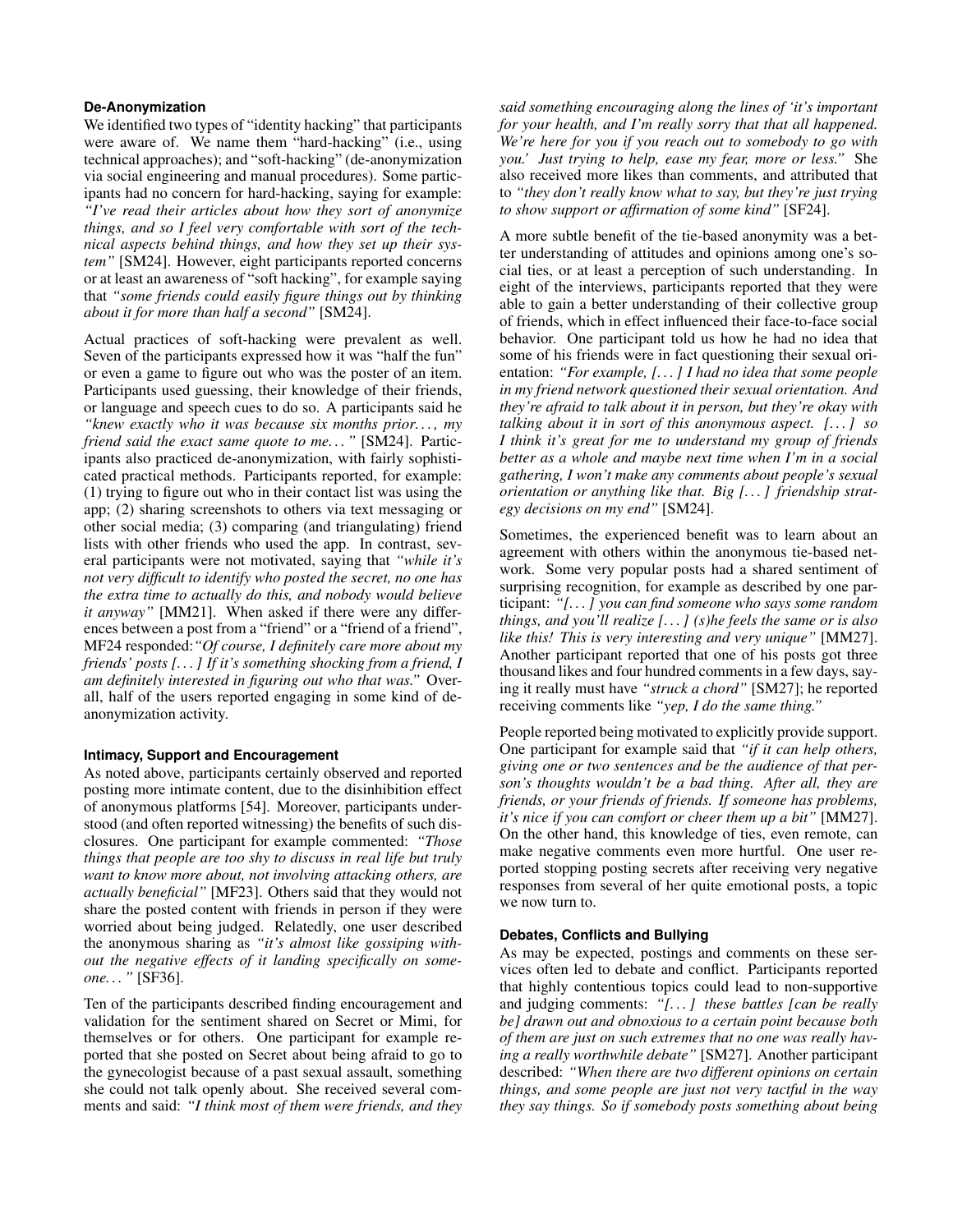*cheated on, then there will be commenters who will come in and say, 'oh you always deserve a second chance', and some others would say 'no, once a cheater, always a cheater'. And then some of the commenters will fight back and forth about their opinions."*

Although participants did not admit to bullying or directly contributing to conflicts as expected with a fairly self-selected set of participants, some confessed commenting in an impulsive way, saying things they did not really mean. One participant explicitly admitted commenting un-constructively when he was not in a good mood. Overall, though, participants often claimed that they defended attacked posters from their attackers, and that they reported or called out offenders when inappropriate content was posted.

Participants were exposed to and well aware of negativity in these apps, and were often unsurprised when it occurred, recognizing the anonymity dynamics. *"Whenever you don't have to be held accountable, I think, unfortunately that there are other people who will use that to hurt people. [. . . ] You tend to lean towards doing something that you probably wouldn't if you could be held accountable"* [SM37]. This behavior is often referred to as "trolling" behavior, such as degrading and objectionable comments in response to others' content. Participants were all well aware of trolling on these services, with thirteen of them mentioning the negative characteristics of some of the posts. One participant for example told us about comments that *"say really nasty, negative things"* [SF36]. Another participant specifically mentioned threads bashing an identified person on Secret: *"It's like a train wreck. . . it's a disaster when you look because you just can't believe that people are this terrible"* [SF22]. Participants reported flagging and reporting posts and comments, as well as calling out people within the social network.

Finally, the negativity on the platforms can lead to decreased engagement and disclosure through the platform. According to one participant, *"Most of the times there were rumors, scandals, made up stories and especially this abusing others or something like that. We say in Chinese negative energy. It makes people frustrated and disappointed sometimes. [. . . ] So yes after one or two uncomfortable experience I chose not to post on Mimi"* [MF21].

## **Revisiting: Persistence of Use and Changes in App Functionality**

As we mentioned earlier, we contacted participants for a second interview during a period between six to seven months after the first interview. We were primarily interested in changes to the the participants practices during the past months, particularly in respect to the changes in the applications. This allowed us to get a longer term perspective of use of tie-based anonymous applications. Between the first and the second interview, the Secret app had gone through significant changes: it transformed into a primarily proximitybased app (much like Yik Yak). Mimi, on the other hand, kept the original tie-based concept, but had added a few new features, such as eliminating the option to see if a post came from friends or friends of friends.

For the second round of interviews, all of the Secret participants reported a radical change of content over the last months where bullying and name calling had become prominent alongside adult content, reinforcing the findings of [\[29\]](#page-11-7) with longitudinal evidence. One participant mused that it was *"a sad commentary about humanity that as soon as we get to be anonymous we abuse it"* [SM37]. Participants reported increased abusive and bullying behavior on the app, and one recalled a heated conflict within her own friends that had taken place between the two interviews. Several reported incidents involving posters identifying others *within* the posts. Only one of the five participants we reached out to was still using Secret, and the other four particularly reported the reason for having left to be the negative and bullying postings. One participant described how she kept seeing her friends post unpleasant content, starting to specifically name others and how, even if she called them out on it, they continued. She said she gradually stopped using Secret until one day she just simply deleted the application from her phone.

Two of the participants mentioned they were initially enthusiastic to have the app change its feed logic to not only proximity-based but also letting them peek at other cities. A participant who were one of the two still using the app, for example said *"I like that there is more on the app, there weren't much, [I] got bored before. Now it is much better and allows us to chat directly, it makes it a lot more interesting. I just think the entire concept behind Secret. . . now I can see what people are thinking"* [SF36]. She felt that the New York and the San Francisco feed were more interesting than her local Miami feed, which seemed a bit "childish."

One of the main changes in the Mimi app was that the app no longer showed explicitly whether posters were friends, or just friends of friends, thus making de-identification more difficult. All but two of our participants reported having given up using the app with different reasons: Two felt the application did not provide enough content and entertainment. Two others tied their disengagement to the anonymity change: not being able to distinguish between friends and friends of friends, the de-anonymization was limited, and the app was not as fun.

## **DISCUSSION**

First, we mention a few cultural differences in relation to tiebased anonymity systems—differences that were not readily apparent from our study. As an initial investigation into this topic, we included Chinese and US participants to be comprehensive rather than comparative. Indeed, we analyzed the data with an eye for differences in how different themes were expressed by participants of different cultures but no such differences emerged. Of course, the fact that the Mimi app is still active, versus the disappearance (and preceding adaptation) of Secret from the US market may by itself suggest cultural differences, but these are a matter of a different, more targeted investigation.

We now turn to our discussion where we highlight opportunities and challenges for tie-based anonymity applications. We use these opportunities and challenges to motivate several ideas and implications for future tie-based anonymity platforms. We acknowledge that some of the opportunities we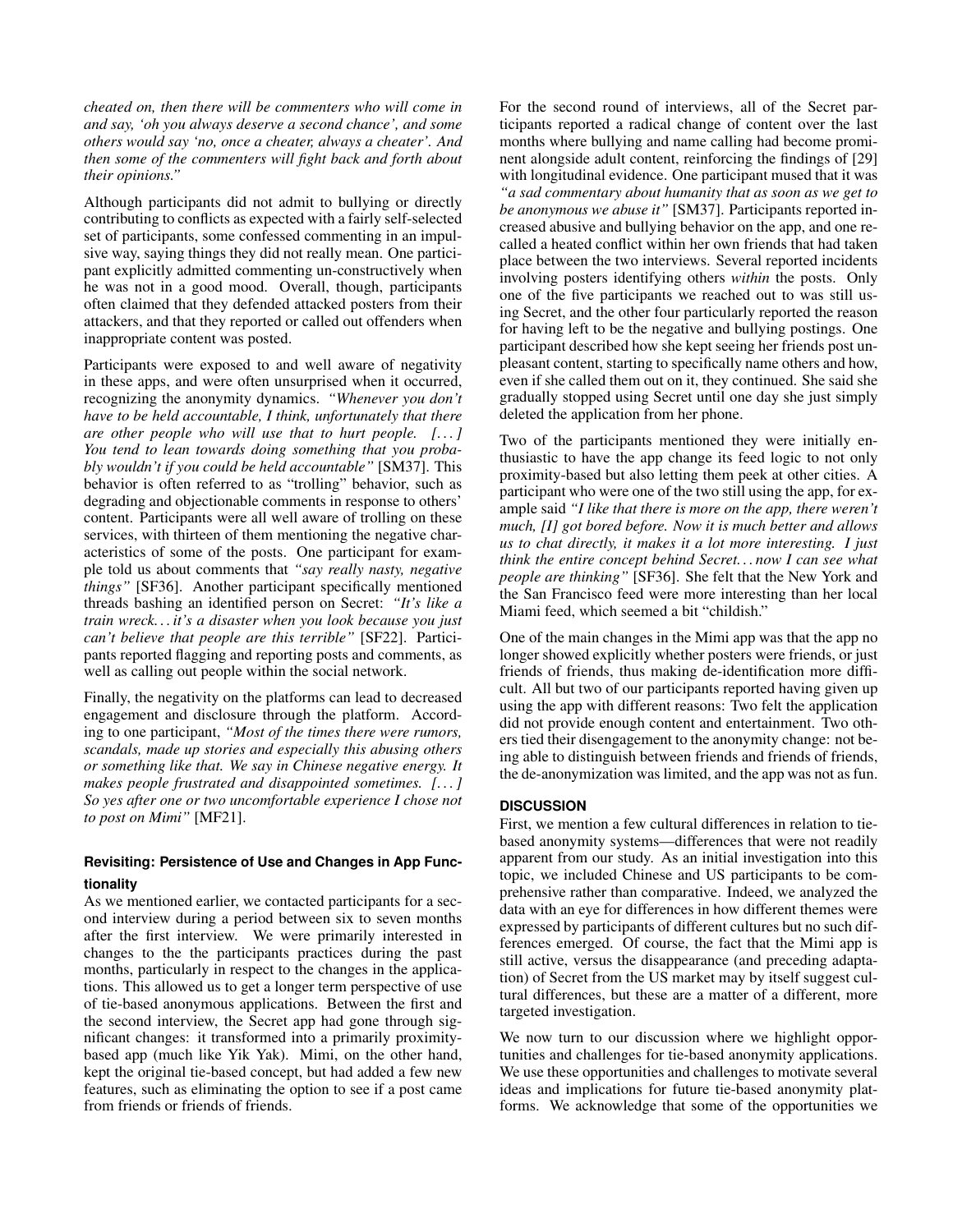identified *can* also be problematic depending on the specific implementation, and that finding ways to design for the tradeoffs between the benefits and risks of tie-based anonymity is a fruitful area for future work.

## **Opportunity: Self-disclosure**

Based on our findings, we believe the self-disclosure opportunities with tie-based anonymity goes beyond what is afforded by other anonymous services, particularly due to the connection with friends.

As recognized by past research on self-disclosure, the disclosure itself may provide significant benefits [\[16,](#page-10-10) [45\]](#page-11-1). As is also known, under the condition of anonymity, users tend to disclose more, a phenomena known as the disinhibition effect [\[54\]](#page-12-7), which we also identified in our participants' remarks. Further, our interviews suggest that free from identification concerns, participants perceive less associated risks of social sanction or issues of self-representation, similar to earlier findings [\[3,](#page-9-0) [25\]](#page-10-2). As is the case for other anonymous systems [\[12,](#page-10-3) [29\]](#page-11-7), tie-based systems thus allow greater selfdisclosure than other social applications, and provide grounds for self-expression and relief.

The core value, we believe, lies in the potential reward for self-disclosure in tie-based applications, which is potentially more substantial than in other anonymous applications. Selfdisclosure is a function of both risk and reward [\[10,](#page-10-7) [41\]](#page-11-13) where rewards may include, for example, social validation and self-expression [\[14\]](#page-10-9). As mentioned above, the opportunity for self-disclosure in tie-based anonymity applications is strengthened through the reduced risks of being identified. Importantly, it is also strengthened through the heightened reward (compared to other anonymous platforms) given that the post is likely to be seen by a subset of one's social ties. Further, despite trends of negativity and mean behavior, participants reported being able to receive support and encouragement based on their disclosure. In other words, while anonymity in general allows people to explore aspects of their identity that otherwise would have been impossible [\[40,](#page-11-8) [56\]](#page-12-3), tie-based systems allow one to do that *in the context of their social ties*. Or, in Goffman's terms [\[22\]](#page-10-14), tiebased anonymity may allow backstage-like performance in front stage-like context.

## **Opportunity: Extending Social Behavior**

Beyond self-disclosure, our findings highlight an opportunity for extending social behavior through tie-based anonymity services, providing social affordances that go beyond identifiable media and other types of anonymous systems. It was clear from our participants that they, or others on these tie-based services, were engaging in social behavior and extracted social insights about their social ties in a way that is not readily attainable from other services and classic social networks.

First, the opportunity to perform social probing, with little risk, and in the context of friends, is a powerful and unique affordance of tie-based anonymous services. Our findings

suggest that users can go beyond self-disclosure to post messages, whether true or false, that are intended to elicit reactions or "test the waters" with their group of social ties. This opportunity is available in anonymized settings, where an individual is not at risk in posting the information, and in replying to it with honest attitudes. Further, only in tie-based anonymized settings one can post such message to get feedback and exposure to friends and social ties. Prior work on identity transition has similarly found that people need to be able to test out aspects of their identities that they may feel vulnerable about in online spaces [\[23\]](#page-10-15). In doing such posting, it may fill a social probing role similar to one of humor [\[19\]](#page-10-16): similarly, tie-based applications allow radical ideas to be tested in social settings. Even here, the expression can take a slant that is sometimes playful and more tentative.

Second, and related, is the opportunity for an individual user of tie-based anonymous services to develop a better understanding of their group of friends and social ties using information shared on the application, even without explicit probing activities. Some participants in our study hinted at a potential for a better window to their friends attitudes, opinions, and perhaps even actions due to the properties of the tie-based services, aligned with the fundamental human need to belong [\[7\]](#page-10-17). Note that these impressions may or may not be warranted (e.g., as a minority of most participants' friends were active on these services), and the understanding may not even be accurate (e.g., as participants themselves noted, information may be untrue). Nevertheless, the opportunity to be—or merely to feel—more informed about one's social ties is significant. We emphasize that this affordance is unique to tie-based systems. Social information processing theory [\[57\]](#page-12-8) has long considered how people slowly develop mutual impressions and understanding over computer-mediated communication. Here, the learning is not about a specific connection, and definitely not an identified one, but rather about a set of social ties. A critical difference from other types of anonymous groups is the tie-based setup, where each individual is connected to their own social ties, as opposed to the topicand content-based, or location-based anonymous groups or communities in other anonymity models.

## **Opportunity: Anonymity at Will**

Finally, an opportunity that has yet to be widely utilized within social networks is the new mechanism for "anonymity at will". We saw from our interviews the users' ability to construct their posts in relation to who would be reading them, thus providing the level of anonymity that they wanted each post to have. Sometimes they were able to be completely anonymous, but they felt they could craft posts to signal identity to some subset of readers or all. Ellison et al. suggest that particularly for adolescents, being able to selectively engage in anonymous interactions with a group of known peers has key implications for identity and social development [\[18\]](#page-10-5).

Social steganography [\[39\]](#page-11-14) refers to a practice of hidingsecret messages in plain sight where unwanted parties are not aware of their existence, or are unable to penetrate their actual meaning. This sharing practice is not uncommon in other social media, where for example location is revealed but only to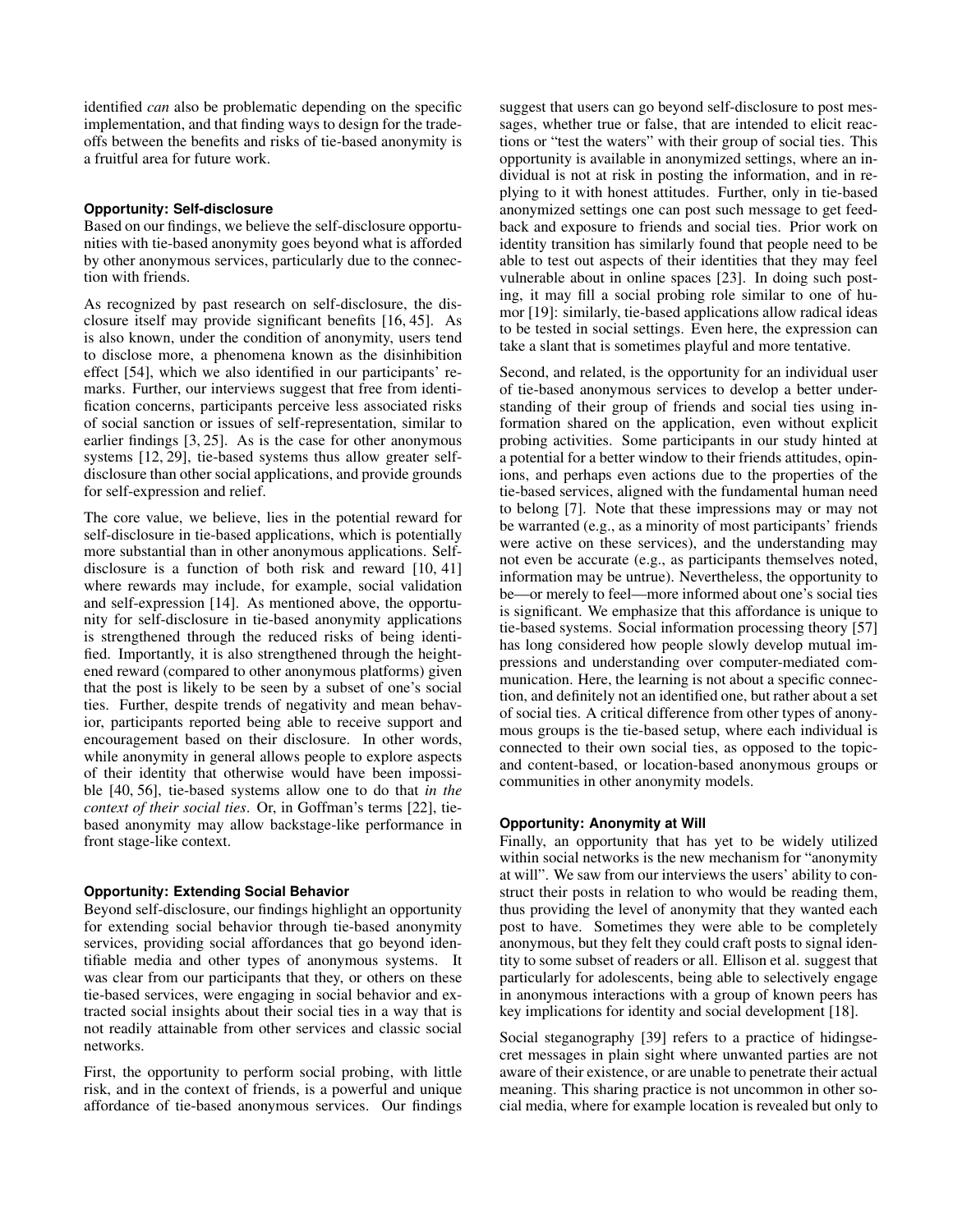the level of detail that an inside circle of friends would understand [\[4,](#page-9-5) [36\]](#page-11-15), or posts are "coded" through culturally specific references, inside jokes and other linguistic tools [\[13\]](#page-10-18).

In a slightly different way, tie-based anonymity services create new avenues for people to transmit sensitive messages to friends: here the content is exposed but the *identity* of the poster may be only known to some specific target set of individuals through the crafting of the message. We term this practice "identity steganography". As such, any new avenue for communication could serve an important social role [\[13\]](#page-10-18). For example, users can use identity steganography to seek social support while preserving privacy, especially in tie-based anonymity as friends who have the relevant context may know the identity of the original poster and reach out privately.

We discussed opportunities and potential benefits, but of course, there are darker sides to tie-based anonymity. Next, we discuss some of the key challenges.

## **Challenge: Negativity and Bullying**

As is the case in other anonymous platforms, negativity and bullying are a significant challenge. Throughout the life of anonymous or pseudo-anonymous networks (i.e., site-wide user names, nick-name based networks), "trolling" can significantly curb participation and constructive contributions [\[33,](#page-11-2) [34\]](#page-11-3). Participants in our study also described widespread negativity, getting even worse later on in the lifetime of the Secret application. This negativity increase could potentially be due to the fact that anonymity may accentuate the interchangeability of group members, making trolling behavior to "catch on" and converge to become the social norm [\[46\]](#page-11-16). While our results do not explicitly hint at that, there is a further risk of particular forms of abuse where the negativity is expressed by a friend, from the comfort of their anonymity cover. As shown in our findings and by Kang et al. [\[29\]](#page-11-7), this negative behavior is the likely reason for a drop off in the use of these applications over time.

While participants reported "flagging" and otherwise trying to prevent abuse in the platform, this issue remains a challenge for services that would require significant resources to address. A sliver of hope is in the fact that in mobile-based application (which relation- and tie-based anonymity services tend to be), a robust user identifier is available to the service (i.e., an identifier of the mobile device used to access the app) and it is hard for users to create a new access avenue. This fact makes banning users, at least theoretically, more plausible than other anonymous services, for example on the Web. However, given the amount of potential interactions, moderating, flagging and banning content is likely to remain a challenge for any popular tie-based anonymity platform.

## **Challenge: Rumors and Gossip**

Beyond negativity, the lack of accountability also makes tiebased anonymous services into places where rumor and gossip can be spread easily. One issue that we uncovered through our interviews was the participant perception that secret applications were rife with rumors and gossip. It has been long argued that gossip has a social function [\[21,](#page-10-19) [42\]](#page-11-17); gossip provides ways of making sense to help us cope with uncertainty and anxiety [\[49,](#page-12-9) [50\]](#page-12-10), and can serve to convey information about the society and culture [\[8,](#page-10-20) [60\]](#page-12-11). Interestingly, "gossip tends to have an 'inner-circleness' about it, in that it is customarily passed between people who have a common history or shared interests" [\[51\]](#page-12-12), aligning gossip outcomes well with tie-based anonymous applications.

On the other hand, social psychology defines rumors as "a statement whose truth-value is unverifiable or deliberately false" [\[48\]](#page-12-13). Rumors thrive in secret environments, and often has significant negative outcomes [\[50\]](#page-12-10). The challenge of controlling the spread of rumors on social media platforms has been substantial. Even with real-name or persistent identity on social media, where one can verify or identify the source of information, rumor practices is an open issue and an active research area [\[48\]](#page-12-13). In tie-based anonymous applications, this evaluation is much harder or impossible. Even worse, individuals have little risk in spreading rumor on these platforms. Participants felt that to be engaging, the content needs to be believable. As we point out above, the tie-based services offered content that is "too fake or too real". The uncertainly, and inability to evaluate content, could be a challenge for adoption and continued use.

Adding to the challenge is the fact that due to the unverifiable nature of rumors, hurtful rumors and gossiping may be harder to moderate than negativity and bullying, which are often (although not always) immediately identifiable.

## **Challenge: Critical Mass**

One challenge for any social media application is critical mass and adoption [\[38\]](#page-11-18). Many social media services rely on known ties and existing social networks for diffusion, for example via mechanisms to invite friends to join. To have enough compelling content from one's friend, tie-based anonymity services also need to reach scale in adoption. This presents a significant challenge for these systems, as they cannot rely on traditional diffusion techniques: an individual cannot reveal their own identity to invite people to join the service (as even the fact that a certain person participates in the service can assist de-identification). Of course, due to the anonymity and lack of persistent identity, one cannot create ties directly on these platforms either, as one would for example on Facebook or Twitter. As a result, tie-based anonymous platforms could find it hard to grow the network, and hence limit the available tie-based content and audience for any single user. This challenge had direct impact on the participants in our study, whom could not get enough content to keep them entertained and engaged in the apps. While proximitybased anonymous services could simply expand content by extending the radius of relevant posts, in tie-based services it is unclear whether the context (i.e., social radius) can be extended meaningfully (one might not care to read updates from a friend-of-friend-of-friend). To summarize, without the ability to directly invite one's friends or create new ties on a tie-based anonymity service, the availability of content on the platform would be quite sparse.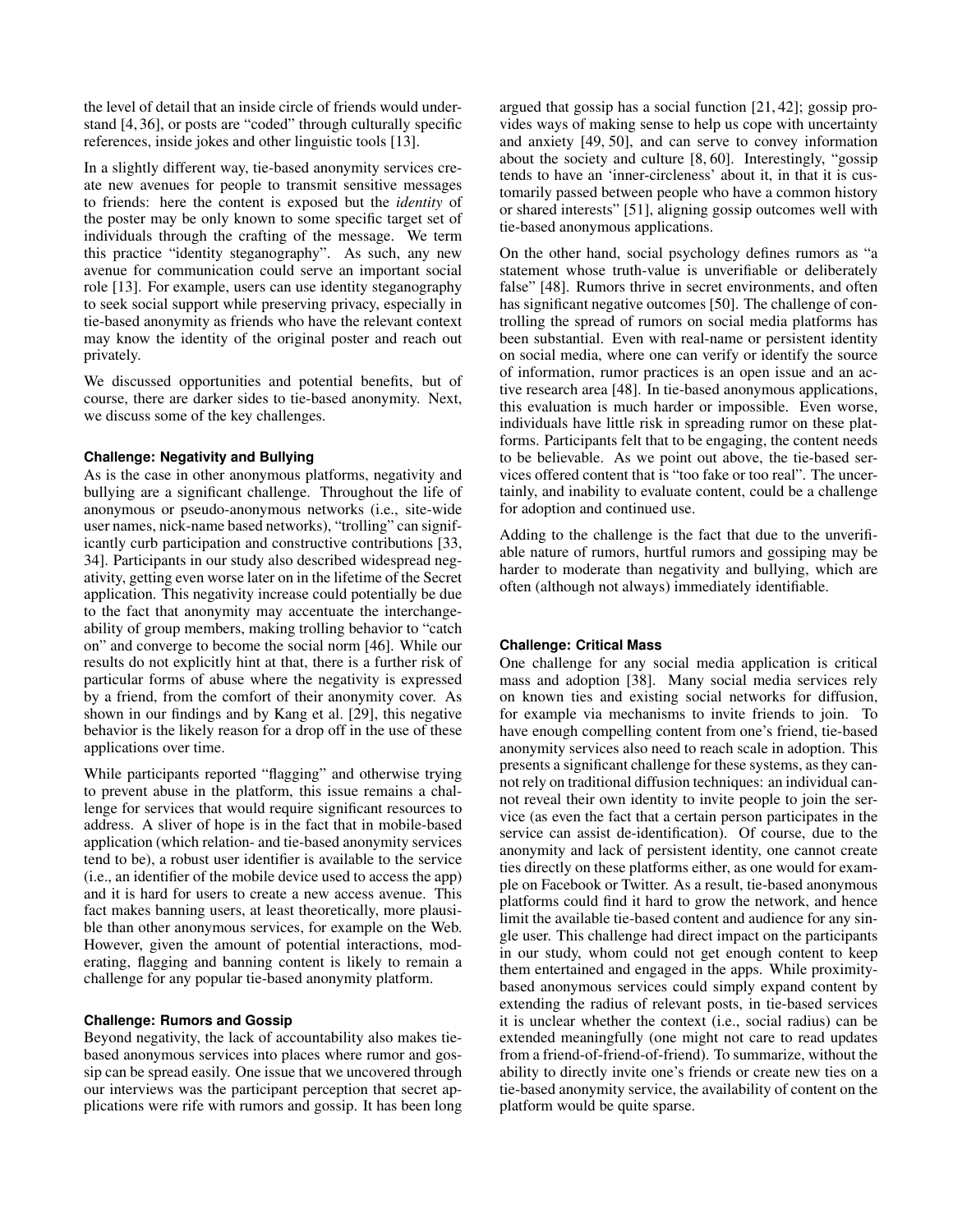### **Design Implications**

We provide several design implications and considerations for providing tie-based anonymity services. Importantly, some of these suggestions are not for stand-alone tie-based services, but instead argue for inclusion of similar features in other social media platforms.

Anonymity flashes. One way to allow for the benefits listed above while perhaps circumventing some of the challenges is to directly build tie-based anonymity features into the experience of identity-based social network services like Twitter or Facebook. For example, Facebook could allow users post one anonymous post per day (an "anonymous flash") that would be broadcast—without attribution—to the user's network. Deep integration into such social network service can allow comments and replies to the post to be identified (for instance as described in [\[12\]](#page-10-3)) or similarly anonymous, each option provides different benefits.

Guessing game. Given the magnitude of de-anonymization attempts, tie-based services or functions may consider including a formal mechanism where, via private messages, individuals can be queried and admit (or perhaps prove) that they posted any specific content item ("Alice, is that you?" queries Bob). In "pure" tie-based anonymity services even the fact that individuals participate in the system is obscure, which would make such mechanism difficult to implement. However, such mechanism would be easier to implement if the tie-based system is integrated into a persistent identity platform like Twitter or Facebook.

Minimize de-identification risks. To make it harder for users to engage in "contact list hacking", future applications should make permanent the app content shown to the user, and not dependent on the user's current set of followees. In other words, once a user sees a post, it always remains on their list, preventing the option of hacking your contact list by removing contacts one-by-one to figure out who made one specific post.

Curbing negativity. Given that anonymity and loose social norms can quickly cause tie-based anonymity services to degenerate into a hostile and negative environment, it is critical to offer more comprehensive support to battling this type of content. Immediate flagged content removal (deletethen-verify) and other more proactive techniques may be a better approach. One can perhaps consider that users posting negative comments slowly lose their privileges (e.g., their anonymity) on the service, essentially circumventing outright banning but limiting the opportunity for negative postings by any one user. Note that the main enablers of these tie-based systems—the fact that they are tied to a specific ID, often a mobile phone identifier, and even when it is not exposed in the service—-should be useful for banning and restricting users, compared to other anonymous services like news commenting, or online forums.

#### **CONCLUSION**

In this paper we provided a qualitative in-depth examination of user practices in tie-based anonymity services, and showed why the affordances provided by these services form a new model of anonymity in computer-mediated communication. Such tie-based systems offer opportunities for selfdisclosure that are not available in "real-name" networks or persistent-identity anonymous networks. Further, these services can provide an environment where people can test the waters with their friends, exploring attitudes and possible reactions for complicated situations in their lives. We also highlighted a set of challenges for tie-based anonymity systems. Without having to rule whether tie-based anonymity services have any merit or potential for broad appeal and mass adoption as stand-alone applications, we believe our design considerations may be useful for providing the benefits of such services in the future in various settings.

### **ACKNOWLEDGMENTS**

This research was funded by AOL through the Connected Experience Lab. We would like to thank Raz Schwartz and Funda Kivran-Swaine for conducting interviews with Secret users, as well as all the participants for their time.

### <span id="page-9-1"></span>**REFERENCES**

- 1. Nazanin Andalibi, Oliver L Haimson, Munmun De Choudhury, and Andrea Forte. 2016. Understanding social media disclosures of sexual abuse through the lenses of support seeking and anonymity. In *Proceedings of the 2016 CHI Conference on Human Factors in Computing Systems (CHI '16)*. ACM, New York, NY, USA, 3906–3918. DOI: **<http://dx.doi.org/10.1145/2858036.2858096>**
- <span id="page-9-4"></span>2. Nazanin Andalibi, Pinar Ozturk, and Andrea Forte. 2017. Sensitive self-disclosures, responses, and social support on Instagram: The case of #depression. In *Proceedings of the 20th ACM Conference on Computer-Supported Cooperative Work & Social Computing (CSCW '17)*. ACM, New York, NY, USA. DOI:**<http://dx.doi.org/10.1145/2998181.2998243>**
- <span id="page-9-0"></span>3. John A Bargh, Katelyn YA McKenna, and Grainne M Fitzsimons. 2002. Can you see the real me? Activation and expression of the "true self" on the Internet. *Journal of Social Issues* 58, 1 (2002), 33–48. DOI: **<http://dx.doi.org/10.1111/1540-4560.00247>**
- <span id="page-9-5"></span>4. Louise Barkhuus and Juliana Tashiro. 2010. Student socialization in the age of facebook. In *Proceedings of the SIGCHI Conference on Human Factors in Computing Systems (CHI '10)*. ACM, New York, NY, USA, 133–142. DOI: **<http://dx.doi.org/10.1145/1753326.1753347>**
- <span id="page-9-2"></span>5. Christopher P Barlett and Douglas A Gentile. 2012. Attacking others online: The formation of cyberbullying in late adolescence. *Psychology of Popular Media Culture* 1, 2 (2012), 123–135. DOI: **<http://dx.doi.org/10.1037/a0028113>**
- <span id="page-9-3"></span>6. Christopher P Barlett, Douglas A Gentile, and Chelsea Chew. 2014. Predicting cyberbullying from anonymity. *Psychology of Popular Media Culture* 5, 2 (2014), 171–180. DOI: **<http://dx.doi.org/10.1037/ppm0000055>**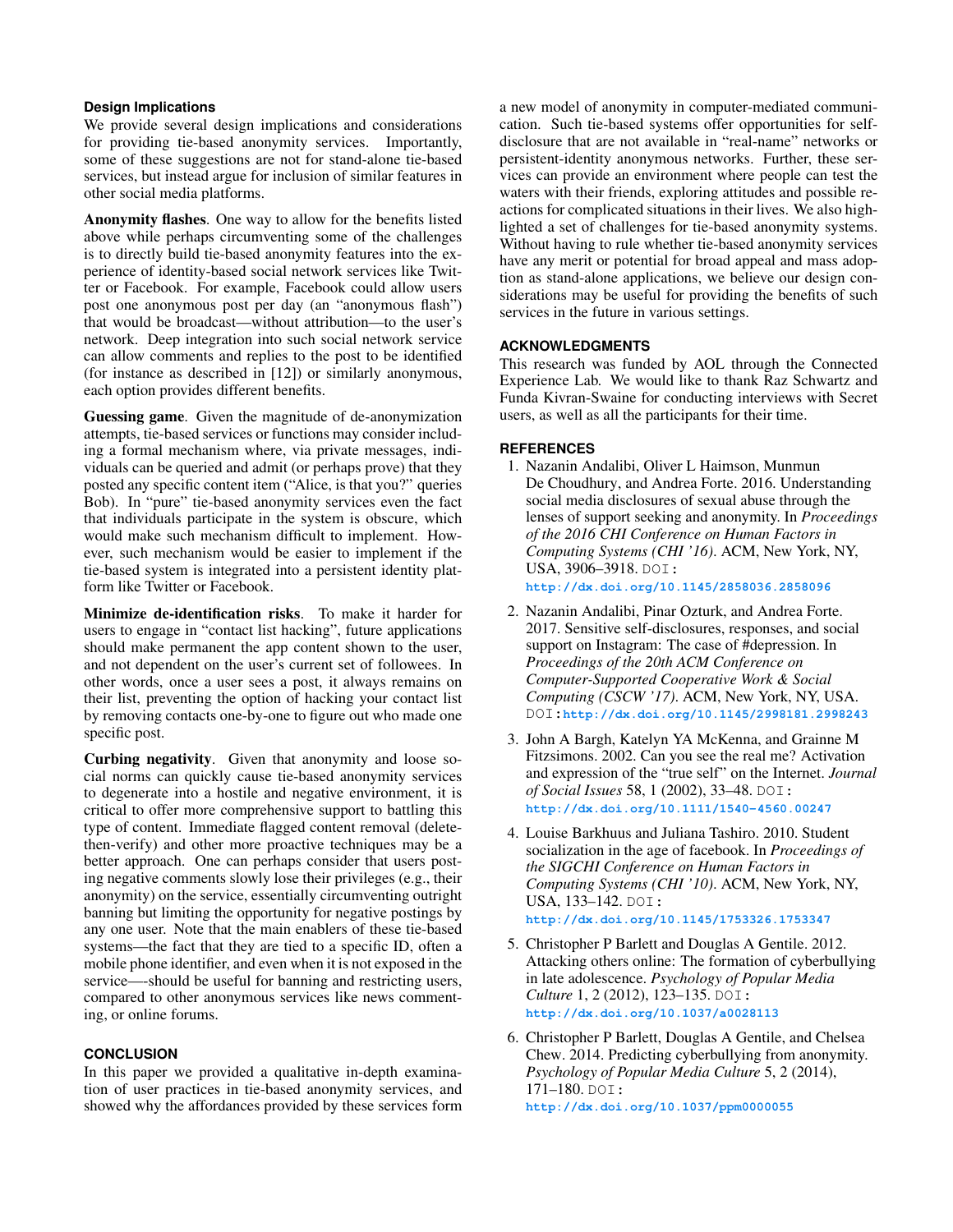- <span id="page-10-17"></span>7. Roy F Baumeister and Mark R Leary. 1995. The need to belong: desire for interpersonal attachments as a fundamental human motivation. *Psychological Bulletin* 117, 3 (1995), 497–529. DOI: **<http://dx.doi.org/10.1037/0033-2909.117.3.497>**
- <span id="page-10-20"></span>8. Roy F Baumeister, Liqing Zhang, and Kathleen D Vohs. 2004. Gossip as cultural learning. *Review of General Psychology* 8, 2 (2004), 111–121. DOI: **<http://dx.doi.org/10.1037/1089-2680.8.2.111>**
- <span id="page-10-8"></span>9. Natalya N Bazarova. 2012. Public intimacy: Disclosure interpretation and social judgments on Facebook. *Journal of Communication* 62, 5 (2012), 815–832. DOI:**[http:](http://dx.doi.org/10.1111/j.1460-2466.2012.01664.x) [//dx.doi.org/10.1111/j.1460-2466.2012.01664.x](http://dx.doi.org/10.1111/j.1460-2466.2012.01664.x)**
- <span id="page-10-7"></span>10. Natalya N Bazarova and Yoon Hyung Choi. 2014. Self-disclosure in social media: Extending the functional approach to disclosure motivations and characteristics on social network sites. *Journal of Communication* 64, 4 (2014), 635–657. DOI: **<http://dx.doi.org/10.1111/jcom.12106>**
- <span id="page-10-0"></span>11. Michael S Bernstein, Andrés Monroy-Hernández, Drew Harry, Paul André, Katrina Panovich, and Gregory G Vargas. 4chan and/b: An analysis of anonymity and ephemerality in a large online community. In *Proceedings of the 5th International AAAI Conference on Weblogs and Social Media (ICWSM '11)*.
- <span id="page-10-3"></span>12. Jeremy Birnholtz, Nicholas Aaron Ross Merola, and Arindam Paul. 2015. "Is it weird to still be a virgin": Anonymous, locally targeted questions on Facebook confession boards. In *Proceedings of the 33rd Annual ACM Conference on Human Factors in Computing Systems (CHI '15)*. ACM, New York, NY, USA, 2613–2622. DOI:

**<http://dx.doi.org/10.1145/2702123.2702410>**

- <span id="page-10-18"></span>13. danah boyd. 2014. *It's complicated: The social lives of networked teens*. Yale University Press.
- <span id="page-10-9"></span>14. Nancy L Collins and Lynn Carol Miller. 1994. Self-disclosure and liking: A meta-analytic review. *Psychological Bulletin* 116, 3 (1994), 457–475. DOI: **<http://dx.doi.org/10.1037/0033-2909.116.3.457>**
- <span id="page-10-13"></span>15. Denzil Correa, Leandro Araujo Silva, Mainack Mondal, ´ Fabrício Benevenuto, and Krishna P Gummadi. The many shades of anonymity: Characterizing anonymous social media content. In *Proceedings of the 9th International AAAI Conference on Weblogs and Social Media (ICWSM '15)*.
- <span id="page-10-10"></span>16. Valerian J Derlega, Barbara A Winstead, and Kathryn Greene. 1997. Self-disclosure and starting a close relationship. *Handbook of Relationship* (1997), 153–174.
- <span id="page-10-12"></span>17. Judith S Donath. 1999. Identity and deception in the virtual community. In *Communities in Cyberspace*. 29–59.
- <span id="page-10-5"></span>18. Nicole B Ellison, Lindsay Blackwell, Cliff Lampe, and Penny Trieu. 2016. "The question exists, but you don't exist with it": Strategic anonymity in the social lives of adolescents. *Social Media + Society* 2, 4 (2016). DOI: **<http://dx.doi.org/10.1177/2056305116670673>**
- <span id="page-10-16"></span>19. Hugh C Foot and May McCreaddie. 1997. Humour and laughter. In *The Handbook of Communication Skills*. Routledge, 259–285.
- <span id="page-10-6"></span>20. Andrea Forte, Nazanin Andalibi, and Rachel Greenstadt. 2017. Privacy, anonymity, and perceived risk in open collaboration: A study of Tor users and Wikipedians. In *Proceedings of the 20th ACM Conference on Computer-Supported Cooperative Work & Social Computing (CSCW '17)*. ACM, New York, NY, USA. DOI:**<http://dx.doi.org/10.1145/2998181.2998273>**
- <span id="page-10-19"></span>21. Max Gluckman. 1963. Papers in honor of Melville J. Herskovits: Gossip and scandal. *Current Anthropology* 4, 3 (1963), 307–316.
- <span id="page-10-14"></span>22. Erving Goffman. 1959. The presentation of self in everyday life. (1959).
- <span id="page-10-15"></span>23. Oliver L Haimson, Anne E Bowser, Edward F Melcer, and Elizabeth F Churchill. 2015. Online inspiration and exploration for identity reinvention. In *Proceedings of the 33rd Annual ACM Conference on Human Factors in Computing Systems (CHI '15)*. ACM, New York, NY, USA, 3809–3818. DOI: **<http://dx.doi.org/10.1145/2702123.2702270>**
- <span id="page-10-11"></span>24. Jeffrey T Hancock, Jennifer Thom-Santelli, and Thompson Ritchie. 2004. Deception and design: The impact of communication technology on lying behavior. In *Proceedings of the SIGCHI Conference on Human Factors in Computing Systems (CHI '04)*. ACM, New York, NY, USA, 129-134. DOI: **<http://dx.doi.org/10.1145/985692.985709>**
- <span id="page-10-2"></span>25. Erin E Hollenbaugh and Marcia K Everett. 2013. The effects of anonymity on self-disclosure in blogs: An application of the online disinhibition effect. *Journal of Computer-Mediated Communication* 18, 3 (2013), 283–302. DOI:

**<http://dx.doi.org/10.1111/jcc4.12008>**

- <span id="page-10-4"></span>26. Jina Huh. 2015. Clinical questions in online health communities: The case of "see your doctor" threads. In *Proceedings of the 18th ACM Conference on Computer Supported Cooperative Work & Social Computing (CSCW '15)*. ACM, New York, NY, USA, 1488–1499. DOI:**<http://dx.doi.org/10.1145/2675133.2675259>**
- <span id="page-10-1"></span>27. Jina Huh, Rupa Patel, and Wanda Pratt. 2012. Tackling dilemmas in supporting 'the whole person' in online patient communities. In *Proceedings of the SIGCHI Conference on Human Factors in Computing Systems (CHI '12)*. ACM, New York, NY, USA, 923–926. DOI: **<http://dx.doi.org/10.1145/2207676.2208535>**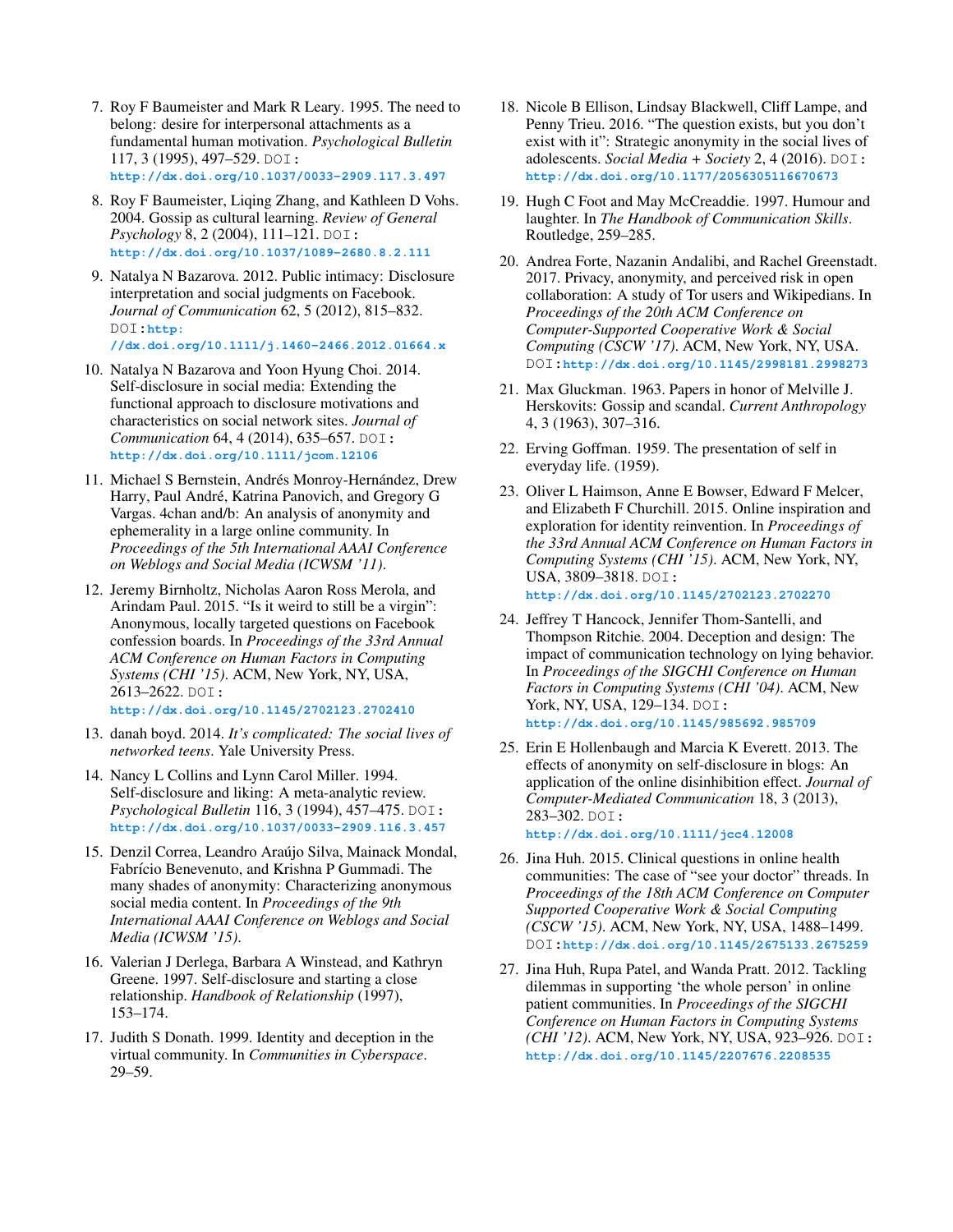<span id="page-11-5"></span>28. Ruogu Kang, Stephanie Brown, and Sara Kiesler. 2013. Why do people seek anonymity on the Internet?: Informing policy and design. In *Proceedings of the SIGCHI Conference on Human Factors in Computing Systems (CHI '13)*. ACM, New York, NY, USA, 2657–2666. DOI:

**<http://dx.doi.org/10.1145/2470654.2481368>**

- <span id="page-11-7"></span>29. Ruogu Kang, Laura Dabbish, and Katherine Sutton. 2016. Strangers on your phone: Why people use anonymous communication applications. In *Proceedings of the 19th ACM Conference on Computer-Supported Cooperative Work & Social Computing (CSCW '16)*. ACM, New York, NY, USA, 359–370. DOI: **<http://dx.doi.org/10.1145/2818048.2820081>**
- <span id="page-11-9"></span>30. Lee Knuttila. 2011. User unknown: 4chan, anonymity and contingency. *First Monday* 16, 10 (2011). DOI: **<http://dx.doi.org/10.5210/fm.v16i10.3665>**
- <span id="page-11-10"></span>31. Cliff Lampe and Erik Johnston. 2005. Follow the (slash) dot: Effects of feedback on new members in an online community. In *Proceedings of the 2005 International ACM SIGGROUP Conference on Supporting Group Work (GROUP '05)*. ACM, New York, NY, USA, 11–20. DOI:**<http://dx.doi.org/10.1145/1099203.1099206>**
- <span id="page-11-12"></span>32. Cliff Lampe and Paul Resnick. 2004. Slash(dot) and burn: Distributed moderation in a large online conversation space. In *Proceedings of the SIGCHI Conference on Human Factors in Computing Systems (CHI '04)*. ACM, New York, NY, USA, 543–550. DOI: **<http://dx.doi.org/10.1145/985692.985761>**
- <span id="page-11-2"></span>33. Noam Lapidot-Lefler and Azy Barak. 2012. Effects of anonymity, invisibility, and lack of eye-contact on toxic online disinhibition. *Computers in Human Behavior* 28, 2 (2012), 434–443. **<http://dx.doi.org/10.1016/j.chb.2011.10.014>**
- <span id="page-11-3"></span>34. Danielle M Law, Jennifer D Shapka, Shelley Hymel, Brent F Olson, and Terry Waterhouse. 2012. The changing face of bullying: An empirical comparison between traditional and internet bullying and victimization. *Computers in Human Behavior* 28, 1 (2012), 226–232.

**<http://dx.doi.org/10.1016/j.chb.2011.09.004>**

- <span id="page-11-11"></span>35. Alex Leavitt. 2015. "This is a throwaway account": Temporary technical identities and perceptions of anonymity in a massive online community. In *Proceedings of the 18th ACM Conference on Computer Supported Cooperative Work & Social Computing (CSCW '15)*. ACM, New York, NY, USA, 317–327. DOI:**<http://dx.doi.org/10.1145/2675133.2675175>**
- <span id="page-11-15"></span>36. Jessica Lingel, Aaron Trammell, Joe Sanchez, and Mor Naaman. 2012. Practices of information and secrecy in a punk rock subculture. In *Proceedings of the ACM 2012 Conference on Computer Supported Cooperative Work (CSCW '12)*. ACM, New York, NY, USA, 157–166. DOI:**<http://dx.doi.org/10.1145/2145204.2145230>**
- <span id="page-11-4"></span>37. Xiao Ma, Jeffery T Hancock, and Mor Naaman. 2016. Anonymity, intimacy and self-disclosure in social media. In *Proceedings of the 2016 CHI Conference on Human Factors in Computing Systems (CHI '16)*. ACM, New York, NY, USA, 3857–3869. DOI: **<http://dx.doi.org/10.1145/2858036.2858414>**
- <span id="page-11-18"></span>38. M. Lynne Markus. 1987. Toward a "critical mass" theory of interactive media: Universal access, interdependence and diffusion. *Communication Research* 14, 5 (1987), 491–511. DOI: **<http://dx.doi.org/10.1177/009365087014005003>**
- <span id="page-11-14"></span>39. Alice E. Marwick and danah boyd. 2011. The drama! Teen conflict, gossip, and bullying in networked publics. A Decade in Internet Time: Symposium on the Dynamics of the Internet and Society. Available from SSRN. (2011). **<http://ssrn.com/abstract=1926349>**
- <span id="page-11-8"></span>40. Mark W. Newman, Debra Lauterbach, Sean A. Munson, Paul Resnick, and Margaret E. Morris. 2011. It's not that I don't have problems, I'm just not putting them on Facebook: Challenges and opportunities in using online social networks for health. In *Proceedings of the ACM 2011 Conference on Computer Supported Cooperative Work (CSCW '11)*. ACM, New York, NY, USA, 341–350. DOI: **<http://dx.doi.org/10.1145/1958824.1958876>**
- <span id="page-11-13"></span>41. Julia Omarzu. 2000. A disclosure decision model: Determining how and when individuals will self-disclose. *Personality and Social Psychology Review* 4, 2 (2000), 174–185. DOI: **[http://dx.doi.org/10.1207/S15327957PSPR0402\\_05](http://dx.doi.org/10.1207/S15327957PSPR0402_05)**
- <span id="page-11-17"></span>42. Robert Paine. 1967. What is gossip about? An alternative hypothesis. *Man* 2, 2 (1967), 278–285. DOI: **<http://dx.doi.org/10.2307/2799493>**
- <span id="page-11-0"></span>43. W Babnett Pearce and Stewart M Sharp. 1973. Self-disclosing communication. *Journal of Communication* 23, 4 (1973), 409–425. DOI:**[http:](http://dx.doi.org/10.1111/j.1460-2466.1973.tb00958.x) [//dx.doi.org/10.1111/j.1460-2466.1973.tb00958.x](http://dx.doi.org/10.1111/j.1460-2466.1973.tb00958.x)**
- <span id="page-11-6"></span>44. Sai Teja Peddinti, Keith W. Ross, and Justin Cappos. 2014. "On the Internet, nobody knows you're a dog": A Twitter case study of anonymity in social networks. In *Proceedings of the Second ACM Conference on Online Social Networks (COSN '14)*. ACM, New York, NY, USA, 83–94. DOI: **<http://dx.doi.org/10.1145/2660460.2660467>**
- <span id="page-11-1"></span>45. James W Pennebaker. 2012. *Opening up: The healing power of expressing emotions*. Guilford Press.
- <span id="page-11-16"></span>46. T Postmes, R Spears, and M Lea. 2000. The formation of group norms in computer-mediated communication. *Human Communication Research* 26, 3 (2000), 341–371. DOI:**[http:](http://dx.doi.org/10.1111/j.1468-2958.2000.tb00761.x)**

**[//dx.doi.org/10.1111/j.1468-2958.2000.tb00761.x](http://dx.doi.org/10.1111/j.1468-2958.2000.tb00761.x)**